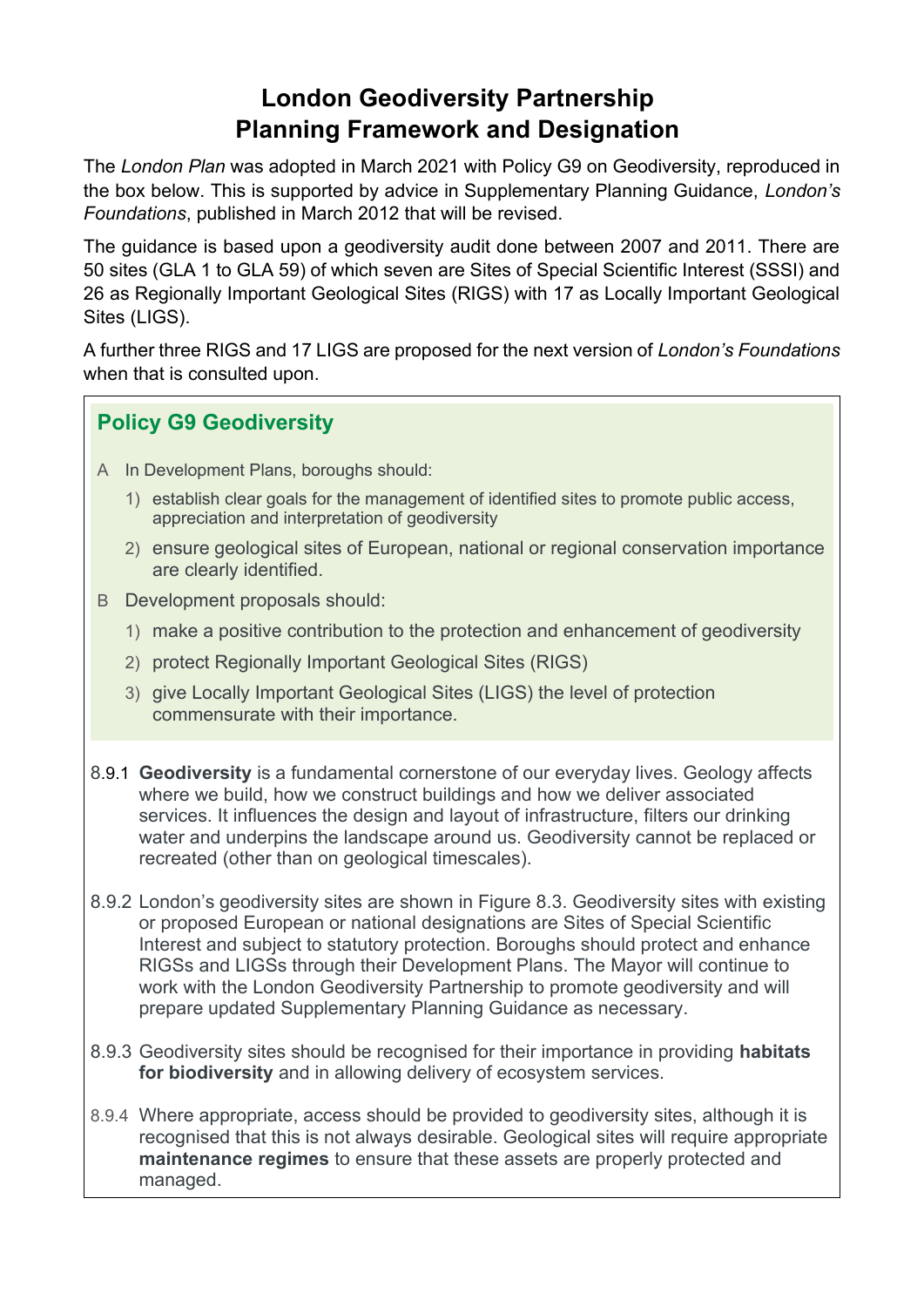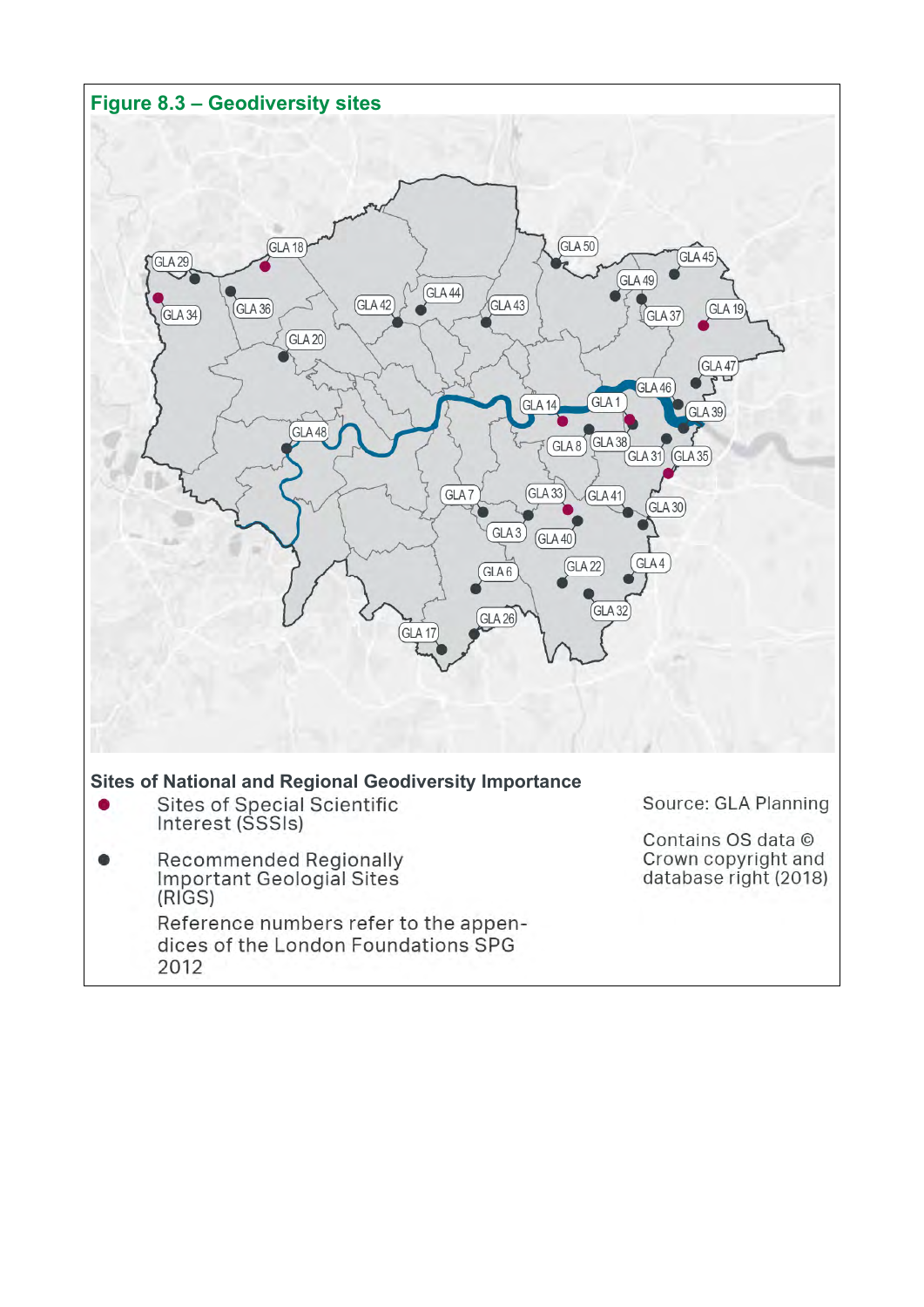## **Designating a site as a RIGS or LIGS**

The approach shown in the diagram builds on that set out in *London's Foundations*. The flow diagram shows the process in summary for designation a site.

First of all, **Potential** sites are identified, which are then surveyed for their geological value using the field audit recording sheet in Appendix 3 of *London's Foundations*. If the decision is that the site is worthy of further study, the site goes forward. It becomes a **Candidate** and put on the LGP and the GLA websites. At that time the local authority planning department should be informed.

So far, the process is fairly short. But, because the whole process is leading to adoption of a site in a borough's *Local Development Plan* (LDP), there has to be consultation and a recommendation by the GLA through the *London Plan*. Revisions to the *London Plan* do not take place very often.

Revision to the *London Plan* will probably take 12 to 18 months since an examination in public is required. At the examination, there will be the opportunity for the local authority and/or the landowner to support or object. If the examiner (inspector) of the London Plan agrees that the new RIGS/LIGS is suitable, the site will be **Recommended** to the borough for adoption in their LDP. That will occur when the borough revises its LDP. Therefore, the whole process can take a number of years.

Thus, there are four types of site: potential, candidate, recommended and, finally, it is adopted. The flow chart shows the process.